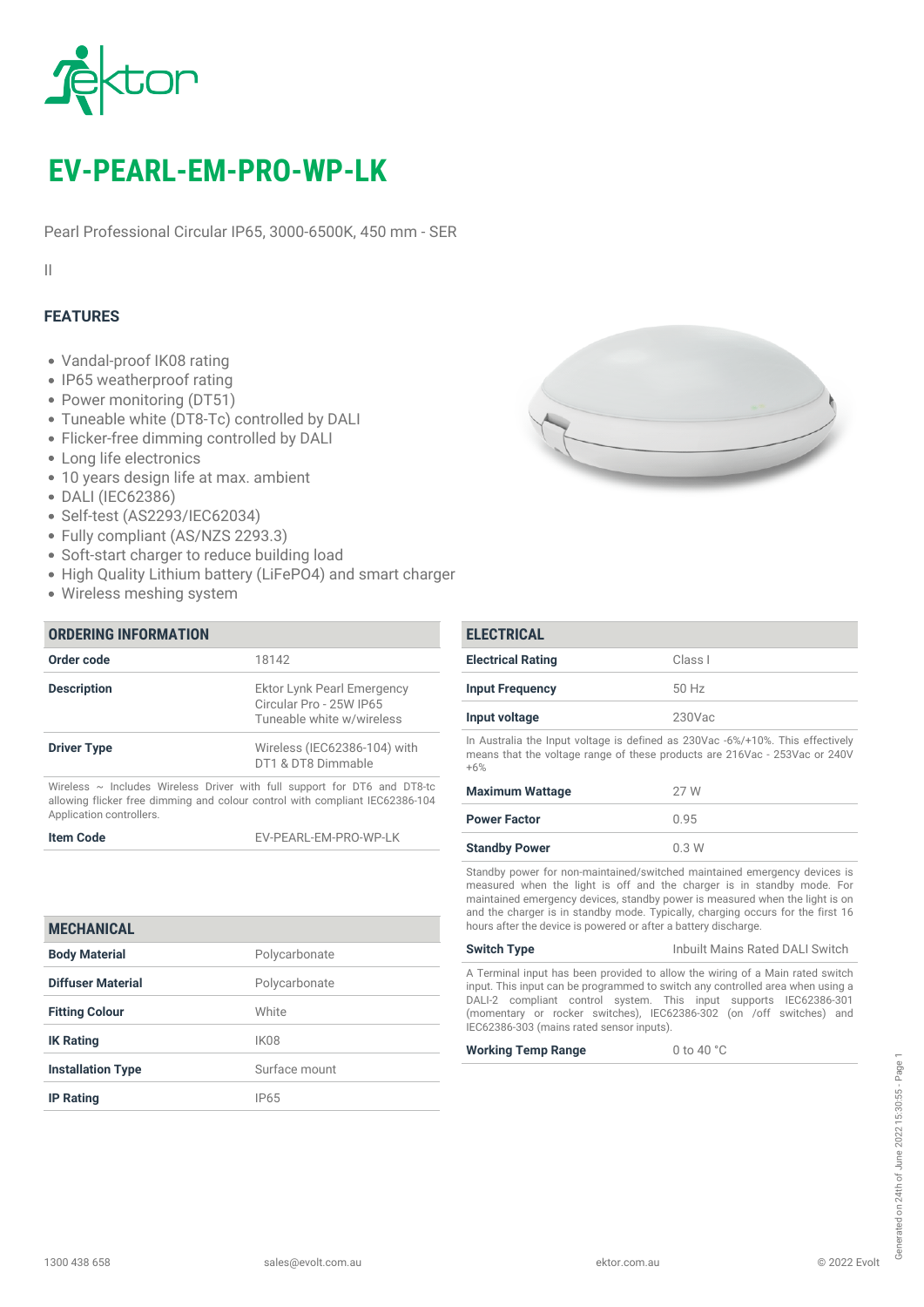

| <b>LAMP</b>                                                                                                                                                                                                                                  |                        |
|----------------------------------------------------------------------------------------------------------------------------------------------------------------------------------------------------------------------------------------------|------------------------|
| <b>Macadam Steps (SDCM)</b>                                                                                                                                                                                                                  | 3-step MacAdam Ellipse |
| <b>CCT Configuration</b>                                                                                                                                                                                                                     | <b>TUNEABLE WHITE</b>  |
| Full support for DALI-2 DT8 has been provided which allows White colour control<br>on a compliant DALI-2 control system. This function can be used to set a<br>desired colour or to transition between colours depending on the time of day. |                        |

| CRI                     | >84    |
|-------------------------|--------|
| <b>Lamp/LED Current</b> | 650 mA |
| Lamp/LED voltage        | 33 V   |

#### *LED LIFETIME*

*LED Lifetime >120000 hrs*

*This is the Reported LED Lifetime in Hours based on TM-21. Ektor does not list the projected or calculated LED lifetime, which is normally longer as TM-21 Addendum B explicitly states "The Calculated and Projected Lp(Dk) are not to be reported". This Lifetime refers to the life of a single LED however the system life is longer since the probability and binomial distribution of all LEDs in the system means that the average led is performing above the specification and compensates for the LEDs falling below.*

| Ambient Temp (°C) | 25 °C         | 40 $^{\circ}$ C |
|-------------------|---------------|-----------------|
| L90B10            | 43000 hrs     | 43000 hrs       |
| <b>L80B10</b>     | 90000 hrs     | 90000 hrs       |
| <b>L70B10</b>     | $>120000$ hrs | >120000 hrs     |
| <b>L70B50</b>     | $>120000$ hrs | >120000 hrs     |

*This rating defines the performance of the led within its lifetime. L relates to lumen depreciation, where the proceeding number gives the resultant lumen output at the end of it reported lifetime. L70, would mean 30% lumen depreciation which means 70% of its initial output and is tested accordingly to TM-21. The B part refers to failures, which can be define as the percentage of LEDs which fall below the L value in the projected lifetime. A value of B10 refers to 10% failure and a value of B50 refers to 50% failure. After the defined lifetime, the system will reach the defined lumen depreciation and the average led failures is defined by the B rating. The B rating is defined in and tested to IEC62717.*

*TM-21 Test Hours 20000 hrs*

| <b>COLOUR TEMPERATURE</b> |                |  |
|---------------------------|----------------|--|
| CCT                       | 3000K to 6500K |  |
| <b>CCT Colour</b>         | Tunable White  |  |
| <b>System Lumens</b>      | $>3200$ lm     |  |
|                           |                |  |

*All photometric data has a tolerance of ±10%.*

## *DRIVER*

| <b>Dimmable</b>          | Yes                                                |
|--------------------------|----------------------------------------------------|
| <b>Driver Included</b>   | Yes                                                |
| <b>Integrated Driver</b> | No                                                 |
| <b>Driver Type</b>       | Wireless (IEC62386-104) with<br>DT1 & DT8 Dimmable |

*Wireless ~ Includes Wireless Driver with full support for DT6 and DT8-tc allowing flicker free dimming and colour control with compliant IEC62386-104 Application controllers.*

|  | <b>Power Monitoring</b> |
|--|-------------------------|
|--|-------------------------|

*Power Monitoring DALI Device type 51 power monitoring*

*Inbuilt DALI-2 support for Device type 51 - Power monitoring for use with DALI-2 compliant control systems which allows the reporting of the products total power consumption for power aggregation and measurements.*

| <b>Wiring Type</b> | Re-wireable terminal block (6 |
|--------------------|-------------------------------|
|                    | pin)                          |

| <b>EMERGENCY (EM SUFFIX)</b>                                                                       |                             |
|----------------------------------------------------------------------------------------------------|-----------------------------|
| <b>Replacement Battery Code</b>                                                                    | 01302                       |
| <b>Emergency Classification</b>                                                                    | C0:D40, C90:D40             |
| <b>Emergency Control</b>                                                                           | IEC62386-104 (Wireless DT1) |
| IEC62386-104 $\sim$ Supports wireless test and monitoring over IEC62386-104<br>using IEC62386-202. |                             |
| <b>Emergency Duration</b>                                                                          | 90 mins                     |
| <b>Emergency Mode</b>                                                                              | Maintained                  |
| <b>Emergency Output Power</b>                                                                      | 2700 mW                     |

### *COMPLIANCE*

*Product Design Life 10 years*

*The product design life relates to the total product life which includes LEDs, drivers and the enclosure. This is different to the LED lifetime which only refers to the economical lifetime of the LEDs at which time the lumen output has dropped below the L Value. The product design life is calculated at the maximum ambient or working temperature of the product and takes into account the Daily Use.*

| <b>WARRANTY</b>                |                       |
|--------------------------------|-----------------------|
| <b>Commercial Use Warranty</b> | 5 RTB (Total 5 Years) |
|                                |                       |

| <b>DIMENSIONS</b>       |                  |
|-------------------------|------------------|
| <b>Product Diameter</b> | 450 mm           |
| <b>Product Height</b>   | $135 \text{ mm}$ |

#### *LINE DRAWINGS*